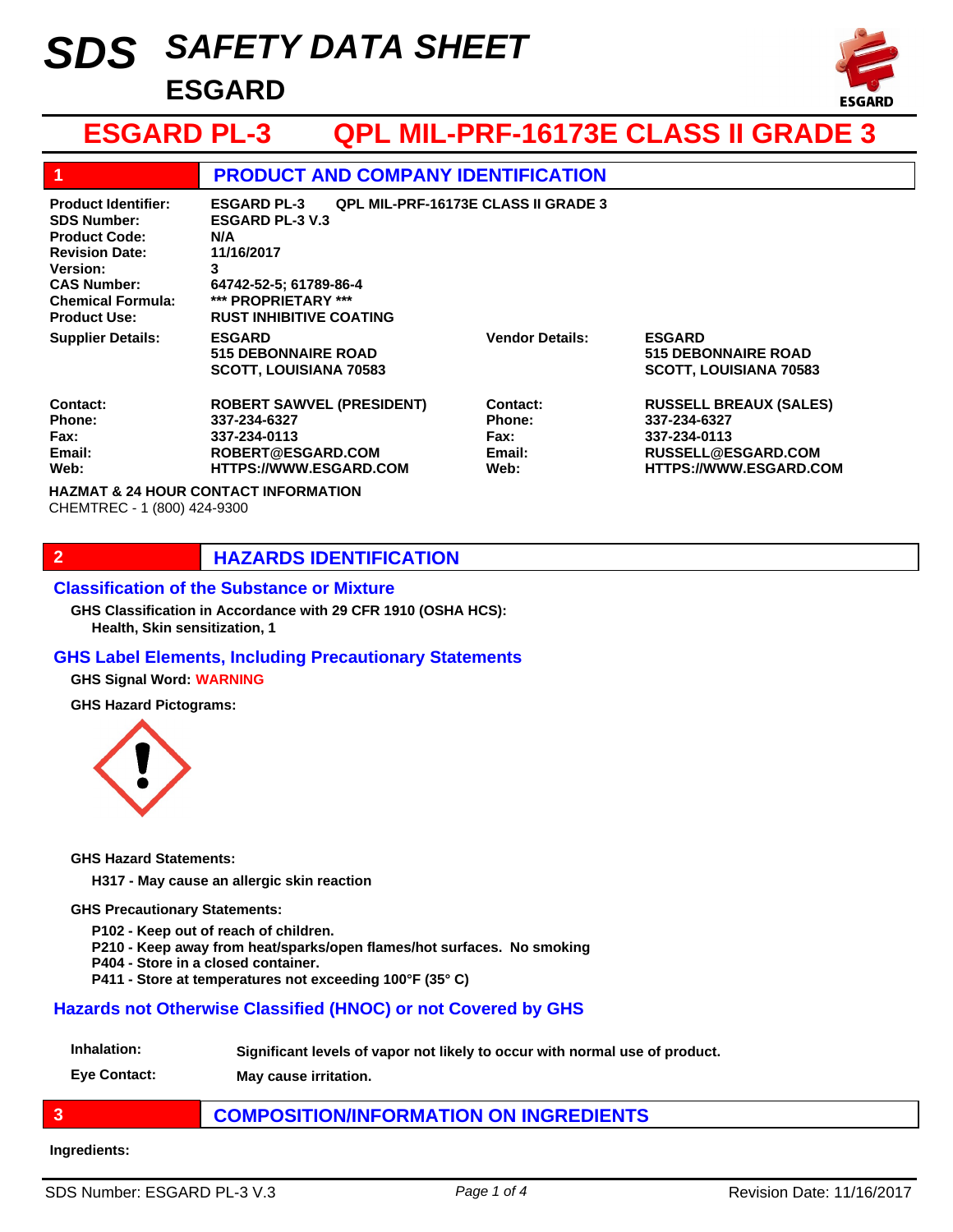| $\textsf{Cas}\#$         | $\%$   | Chemical Name                                                                                                               |
|--------------------------|--------|-----------------------------------------------------------------------------------------------------------------------------|
| 61789-86-4<br>64742-52-5 | 60-80% | 10-25% Sulfonic Acids, Petroleum, Calcium Salts<br>Mineral Oil, Petroleum Distillates, Hydrotreated (mild) Heavy Naphthenic |

| $\boldsymbol{4}$     | <b>FIRST AID MEASURES</b>                                                                                                                                                                                                                                                           |
|----------------------|-------------------------------------------------------------------------------------------------------------------------------------------------------------------------------------------------------------------------------------------------------------------------------------|
| Inhalation:          | Not a direct hazard if product is applied as recommended and used for intended purposes. If respiratory<br>symptoms should develop move personnel away from source of exposure and into fresh air. If symptoms<br>persist seek medical attention.                                   |
| <b>Skin Contact:</b> | Wipe excess material from skin with a cloth. Wash contaminated area of skin with a waterless skin cleanser<br>once all product is removed wash with soap and water. Should a waterless skin cleanser not be available wash<br>skin for a minimum of 15 minutes with soap and water. |
| Eye Contact:         | Flush with large amounts of water for a minimum of 15 minutes. If irritation persists seek medical attention.                                                                                                                                                                       |
| Ingestion:           | Not a direct hazard if product is applied as recommended and used for intended purposes. If ingestion should<br>occur seek medical attention.                                                                                                                                       |

## **5 FIRE FIGHTING MEASURES**

| <b>Flammability:</b><br><b>Flash Point:</b><br><b>Flash Point Method:</b> | Will not readily ignite.<br>270° F (132° C) PMCC<br><b>Pensky-Martens Closed Cup Test</b>                       |
|---------------------------------------------------------------------------|-----------------------------------------------------------------------------------------------------------------|
| <b>Extinguishing Media:</b>                                               | Extinguish with dry chemical, CO2, water spray, foam, sand, and/or earth. Water and<br>foam may cause frothing. |
| <b>Special Considerations:</b>                                            | Fire fighters should enter area wearing positive pressure respiratory protection.                               |

## **6 ACCIDENTAL RELEASE MEASURES**

| <b>Personal Precautions:</b>      | No action should be taken that may involve personal risk. In the event of a spill immediately contact<br>upper management for final instructions. Keep unnecessary and unprotected personnel from entering.<br>Do not touch or walk through spilled materials. No smoking. Shut off and keep spilled product away from<br>all possible ignition sources. Avoid breathing and vapor or mist that may be produced. Ensure proper<br>ventilation. Don appropriate personal protective equipment before proceeding with any cleanup<br>(See section 8).                                                                                                                                                                                                                                                         |
|-----------------------------------|-------------------------------------------------------------------------------------------------------------------------------------------------------------------------------------------------------------------------------------------------------------------------------------------------------------------------------------------------------------------------------------------------------------------------------------------------------------------------------------------------------------------------------------------------------------------------------------------------------------------------------------------------------------------------------------------------------------------------------------------------------------------------------------------------------------|
| <b>Environmental Precautions:</b> | Avoid dispersal of spilled material and runoff from contacting soil, waterways, drains, and sewers.<br>Inform all relevant authorities if the product has caused environmental pollution to sewers, waterways,<br>soil, air, etc.                                                                                                                                                                                                                                                                                                                                                                                                                                                                                                                                                                           |
| Spill containment and clean up:   | Consult with management or proper authority to determine if cleanup may be conducted safely.<br>Avoid the use of any high powered or jet water stream that may spread the product. After donning proper<br>personal protective equipment (See section 8) transfer bulk of material into another container. Dilute<br>with water and mop up if product is water-soluble if not absorb any remaining residue with proper<br>absorbents such as earth or vermiculite. Do not use any combustible material as an absorbent. Sweep<br>up and dispose of as solid waste in accordance with applicable federal, state, and local regulations.<br>Contact a certified/licensed waste disposal company for proper disposal of waste. Absorbent material<br>may pose the same hazard (if any) as the spilled product. |

**See Section 1 for emergency contact information and Section 13 for waste disposal**.

|                              | <b>HANDLING AND STORAGE</b>                                                                                            |
|------------------------------|------------------------------------------------------------------------------------------------------------------------|
| <b>Handling Precautions:</b> | Avoid contact with skin and eyes. Observe good standards of industrial hygiene. Keep away<br>from sources of ignition. |
| <b>Storage Requirements:</b> | Storage Temperature: 0-100°F (-18 -35°C)                                                                               |

**Storage Precautions: Keep in closed containers away from heat, sparks, and flames.**

## **8 EXPOSURE CONTROLS/PERSONAL PROTECTION**

**Engineering Controls: Provide forced air ventilation when applying in confined spaces.**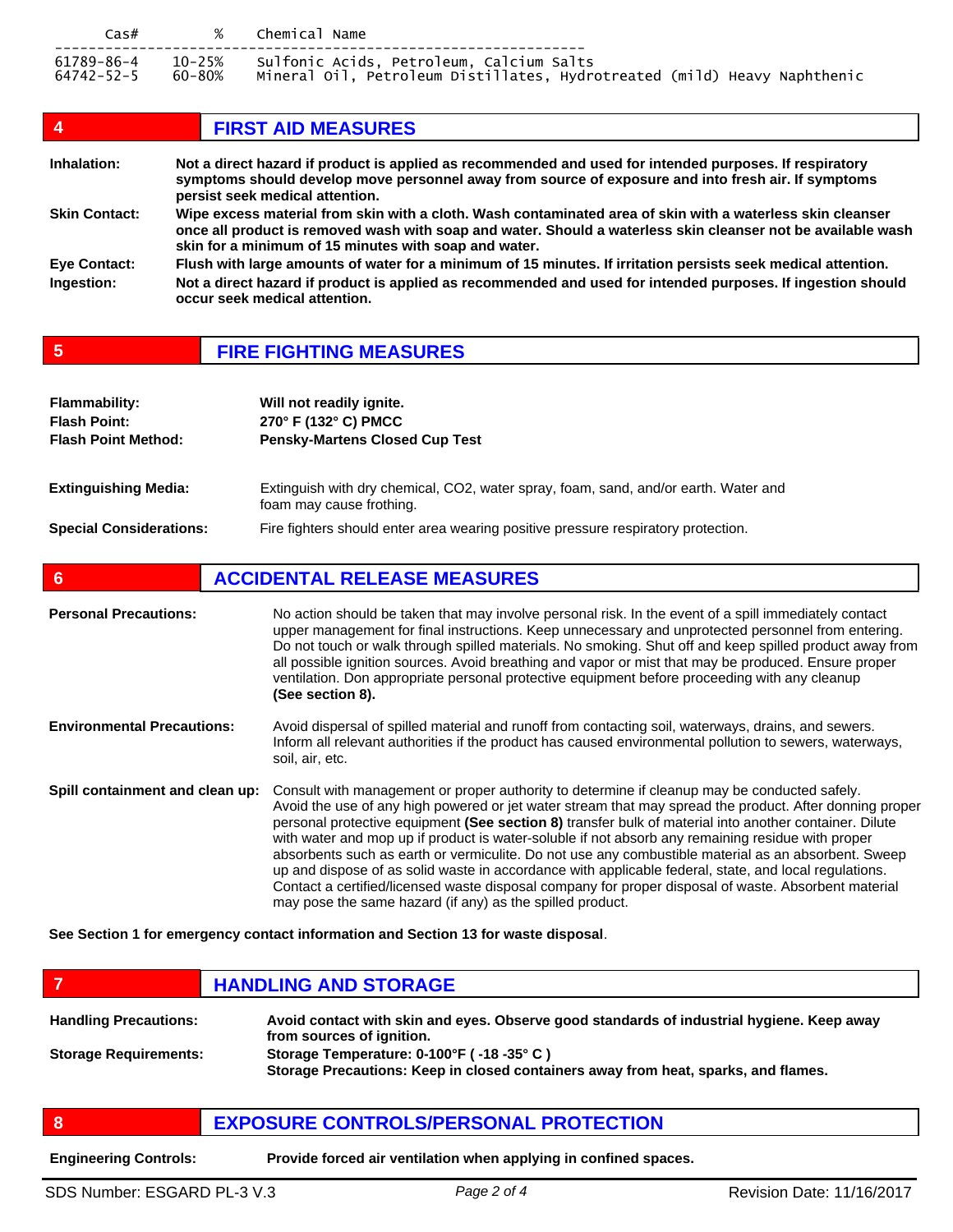**Personal Protective Equipment:**

**HMIS PP, C | Safety Glasses, Gloves, Apron Respiratory Protection: Unlikely to be necessary. Use approved chemical filter respirator. Eyes: Use of safety glasses or chemical eye goggles is suggested. Hands: Use of non-natural and non-butyl rubber gloves is recommended. Skin: Use protective clothing. Use of pants, long sleeve shirt, and apron recommended when applying product** 

**Exposure Limits:** Not determined.

**Always pratice good hygiene. Remember chemicals can transfer from your hands to things that may cause ingestion of product, e.g., food, cigarettes, etc. Always wash hands and skin thoroughly after coming into contact with product even if proper personal protective equipment was used.** 

## **9 PHYSICAL AND CHEMICAL PROPERTIES**

| Appearance:                                                                                             | Tan                                                                            |                                                                                     |
|---------------------------------------------------------------------------------------------------------|--------------------------------------------------------------------------------|-------------------------------------------------------------------------------------|
| <b>Physical State:</b><br><b>Spec Grav./Density:</b><br><b>Boiling Point:</b><br>Vapor Pressure:<br>pH: | Liauid<br>$(25^{\circ}C): 0.927$<br>$>$ 300°F (148°C)<br>Not determined<br>7.5 | Odor:<br>Solubility:<br><b>Freezing/Melting Pt.:</b><br><b>Flash Point:</b><br>VOC: |
| <b>Volume Solids:</b>                                                                                   | 99.8%                                                                          |                                                                                     |

**Not water soluble Not determined 270°F (132°C) PMCC 9 gr/l (0.1 lbs/gal)**

**Mild Odor**

## **10 STABILITY AND REACTIVITY**

| <b>Chemical Stability:</b>       | Product is stable under normal conditions.                                                                                                                                                 |
|----------------------------------|--------------------------------------------------------------------------------------------------------------------------------------------------------------------------------------------|
| <b>Conditions to Avoid:</b>      | Exposed flames; high temperature sources; strong oxidizers                                                                                                                                 |
| <b>Materials to Avoid:</b>       | <b>Strong Oxidizing Agents.</b>                                                                                                                                                            |
| <b>Hazardous Decomposition:</b>  | Combustion can produce a variety of compounds including oxides of sulfur, oxides of carbon,<br>water vapor, and unidentified organic and inorganic compounds - some of which may be toxic. |
| <b>Hazardous Polymerization:</b> | Will not occur.                                                                                                                                                                            |

## **11 TOXICOLOGICAL INFORMATION**

LD50 (Animal/Oral): No data available

Possible Health Effects:

Eyes - Mildly irritating

Skin - Prolonged contact may cause skin irritation

Inhalation - Product is unlikely to present any significant hazard during normal of product use at ambient temperature. Should product be sprayed and inhaled due to the lack of personal protective gear or proper ventilation pulmonary abnormalities could occur.

Ingestion - Ingestion of this product is not a health hazard likely to arise when using and applying product correctly and for intended use.

**12 ECOLOGICAL INFORMATION** 

No data available

## **13 DISPOSAL CONSIDERATIONS**

**14 TRANSPORT INFORMATION**

Non-hazardous for air, sea, and road freight.

**Shipping Information:** Rust Preventative Coating, Non-Hazardous, Class 65 (Shipping Class) **Export Code:** 3811.29.0000

**15 REGULATORY INFORMATION**